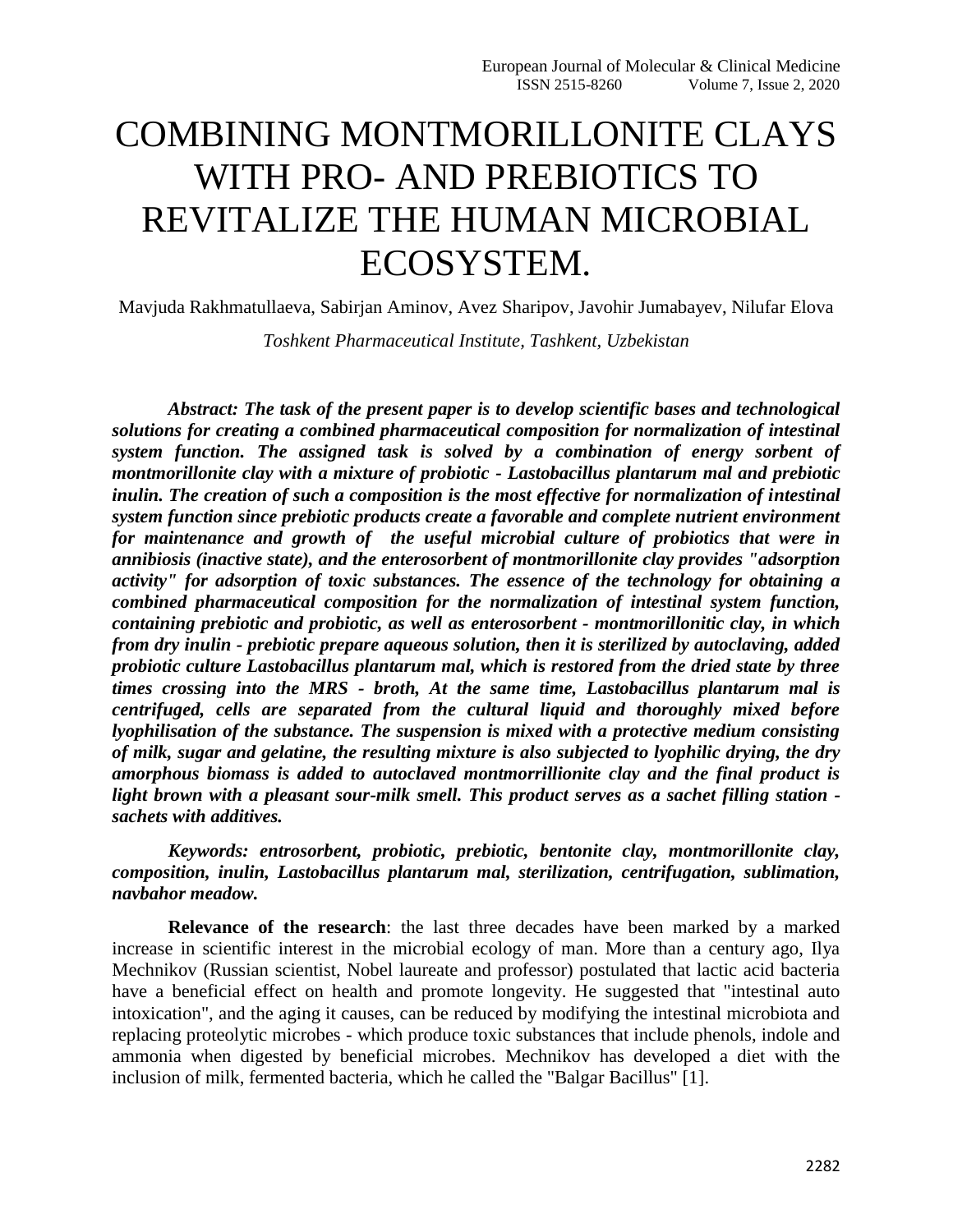Today, the search in rheumatoid clinical trials on humans shows more than 1500 published results on probiotics and almost 350 on prebiotics [1].

Thus, all modern biopreparations are divided into probiotics and prebiotics. Probiotics are preparations containing live cultures of microorganisms capable of stimulating intestinal normoflora. Prebiotics are substances of different non-microbial origin, also capable of stimulating the symbiontic flora of the intestine [2].

Violation of microbial ecology is usually accompanied by contamination of the internal environment with toxic compounds, both exogenous and endogenous.

This is largely due to the loss of normoflora of its full protective function, contributing to the neutralization and elimination of hazardous substances from the body, getting from the external environment and synthesized in the body due to the violation of metabolic processes. Therefore, it is reasonable to include energy sorbents in the treatment systems of patients with dysbiosis [2,10].

At present, there is a huge assortment of enterosorbents of different nature, but not all of them are effective in microbial ecological disorders. Thus, with prolonged use of a number of sorbents, in particular, coal, there may be side effects (constipation, diarrhoea, reduction of vitamin levels of hormones, some microelements, beneficial microorganisms, etc., due to their binding with sorbent), which may involve serious metabolic disruptions. The use of such sorbents, especially activated carbon, is contraindicated in erosive lesions of the mucous membrane of the esophagus, stomach, intestines, as well as gastrointestinal bleeding.

Many sorbents bind bacterial cells, which may lead to the deepening of microecological disorders [10].

**The research aimed** to develop scientific bases and technological solutions for the creation of combined pharmaceutical composition for normalization of intestinal system function using enterosorbents, probiotics based on local raw material discharges [11-15].

The set goal is achieved by a combination of enterosorbent montmorillonite clink with a mixture of probiotic - Lastobacillus plantarum mal and prebiotic - inulin. The way of creation of such a composition is the most effective for normalization of intestinal system function, since prebiotic products create a favorable and useful nutrient environment for maintenance and growth of useful microbial culture - probiotics, which are in annibaosis (inactive state), and the enterosorbent of montmorillonite clay provides "adsorption activity" for adsorption of toxic substances.

The experimental part.

**Materials and methods**: as an object of study were used:

1) to obtain inulin the underground part (tubers) of topinambur (Helianthus tuberosus L.), grown in different regions of the Republic of Uzbekistan, inulin concentrate powder of topinambur tubers under the conventional name "Glykoinuvit," purified inulin, was obtained by sedimentation from glykoinuvit;

2) to obtain enterosorbent - montmorillonite clay: alkaline bentonite of Navbakhar deposit in Nawbakhar region of the Republic of Uzbekistan, representing a sabota of light gray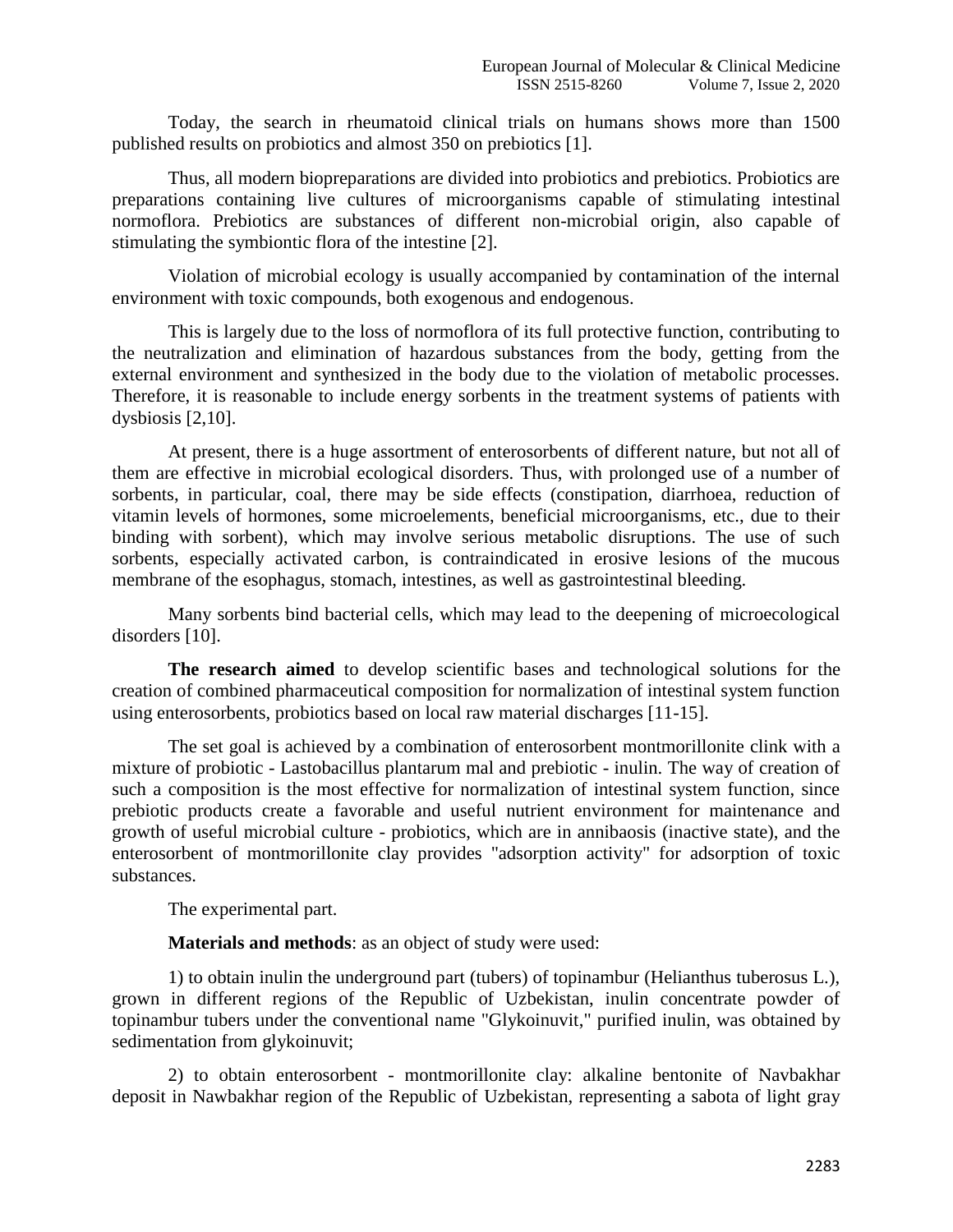clay with a layered fracture, between the layers there are yellow - brown spots. The pieces of bentonite clays have a waxy luster, greasy to the touch and are easily polished with a nail. Essential samples harden strongly and swell well in water.

3) To obtain probiotic lactobacillus plantarum mal strains are cultivated in MRS environment - broth at 37 oC during 24 hours with constant mixing. Before drying the suspension of lactobacillus strains is mixed with the protective medium in a volume ratio of 1:1.

Protected environment provides increased survival of lactobacterial strains under the influence of toxic for microorganisms biological fluids: gastric juice, bile and juice of the small intestine, allows you to increase the sorption capacity of enterosorbent. Drying of lactobacterial strains is carried out in sublimation units with pre-freezing at -30 oÑ for 16 hours. The obtained masses are hygroscopic amorphous powder of yellow and cream color with a sour smell.

Methods have been used:

-purification;

-centrifugation;

-sterilization;

-IC spectroscopy;

-sublimation drying;

- determination of adsorption capacity;

- determination of the titer of living cells of lactobacterial strains in the composition;

- determination of the total number of bacteria and fungi in the composition.

Devices:

-IR spectra were shot on the device "Avatar-360" (USA);

-Centrifugation was performed on the device K-70;

- sterilization was performed by autoclaving on the device VK-75-01 (Russia).

-liophilic drying was performed on -LZ-9.

Inulin prebiotic was isolated from topinambur tubers (Helianthus tuberosus L.) by the method published by O.Sh. Kadyrov [11]. Topinambur tubers were peeled off, then subjected to cutting and drying and ground in a ball mill. The received powder was dissolved in water, then precipitated with acetane and the received solution was dried in a drying cabinet by hot air at temperature  $60-70^{\circ}$ C and inulin powder was received.

Purified inulin is a white lightweight powder; unlike starch, it is not coloured with a solution of iodine (it is a fructose polycondensate with a molecular weight of 5000-6000) and does not restore the Felling liquid. Under the action of resobcine in an acidic medium, it is colored red (Selevanov reaction) [11]. In Inulin infrared spectra there are absorption bands 1133,17  $\text{sm}^{-1}$ , typical for (C-O-C) bond; 2854,56  $\text{sm}^{-1}$ , for CH<sub>2</sub> – OH groups; 934,69  $\text{sm}^{-1}$  for α-polysaccharides; 1032.4  $sm^{-1}$  - for the first time, for HE groups; 3429.26  $sm^{-1}$  - for HE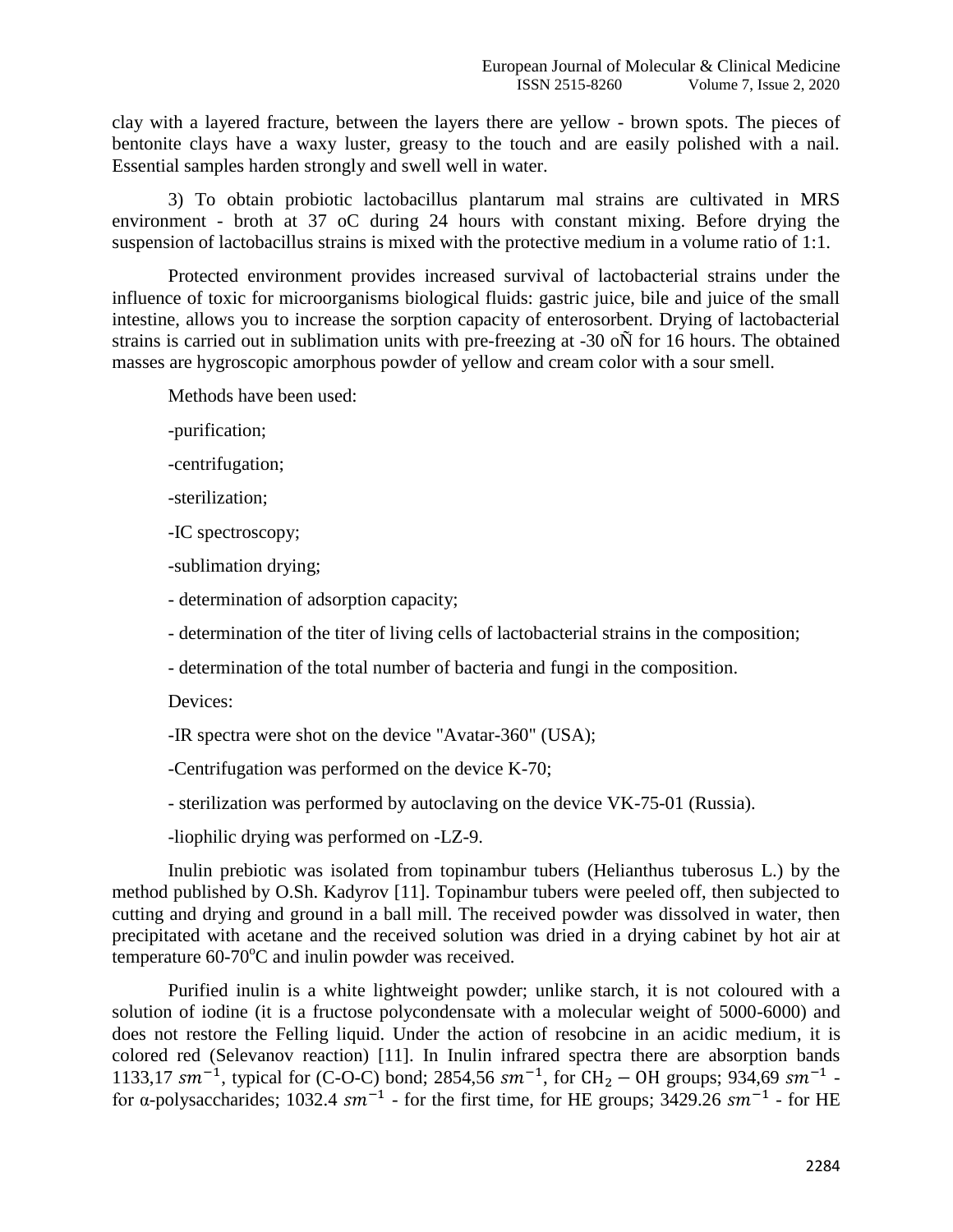groups in polymers; and 2924.72  $sm^{-1}$  - for within complex groups. Prebiotic inulin can stimulate symbiotic flora of the intestine.

The probiotic culture Lastobacillus plantarum mal was obtained in the Institute of Microbiology of the Academy of Sciences of the Republic of Uzbekistan, is in the data bank of the Institute's collection. The culture was isolated from the epiphyte microflora of stocky malwa flowers (Malvapusilla) and accepted for storage in the microorganism culture collection on August 29, 2019 (number SKB-343). Probiotic culture of Lastobacillus plantarum mal is restored from the dried state by three times crossing into MRS - broth. Before lyophilization of the substance Lastobacillus plantarum mal is centrifuged at 6000 rpm to separate cells from the cultural liquid.

Live cell titer of lactobacillus strains was determined by serial dilution. For this purpose 3.7 g of 3 kinds of compositions were diluted in 9 ml of physiological solution and thoroughly mixed and titrated by dilution of 1 ml of this suspension in 9 ml of semi-liquid MRS-system.

- MRS composition broth (g/l):
- Penton 10,0
- Meat extract 10.0
- Yeast extract 5.0
- Twin 80, 1.0 ml
- -sodium acetic acid -5.0
- Ammonium citrate 2.0
- Glucose 20.0
- $MgSO_4x$  7H<sub>2</sub>O 0.2
- $MgSO_4x 4H_2 0.052$
- A-cysteine  $0.2$
- $-$  pH  $-6.2-6.5$
- is sterilized at 1 atm for 15 minutes.
- Manufacturer HiMedia (India)

MRS - semi-liquid medium is prepared by adding 0.075 g agar agar to 100 ml of standard MRS medium - broth. Suspension dilution was performed up to  $10^{-9}$ . After incubation at  $37^0C$ during 24-48 hours, the number of increased suspended lactobacterial colonies was counted.

Montmorillonite clay is included in the technology of pharmaceutical composition, taking into account that it is an enterosorbent and has antidiarrheal activity. Montmorillonite clay (MC) was taken from Navbakhorskoye deposit of RUz and has the following characteristics:

Estimated amount of bentonite clay, which is a lump of silver color, is cleaned from the ground, yellow-brown from mechanical impurities, then roughly cleaned bentonite clay is mixed with 20 liters of treated water, stirred for 1 hour and left to settle the remaining impurities for a day. After that, 4/5 of the upper part of the resulting suspension is separated, leaving the settled part and centrifuged at 6000 rpm. During 30 min. The transparent part of the water from the centrifuge glasses is separated, sandy sediment formed at the bottom of the centrifuge glass is thrown out, and the medium sour creamy layer  $(\sim 5/4$  part) of the suspension is mixed with 12 liters of treated water, stirred into the centrifuge glasses and subjected to subsequent centrifugation at 8000 rev./min. For 45 minutes. Obtaining a homogeneous upper and lower parts of the slurry show a complete cleaning of the clay from fine impurities.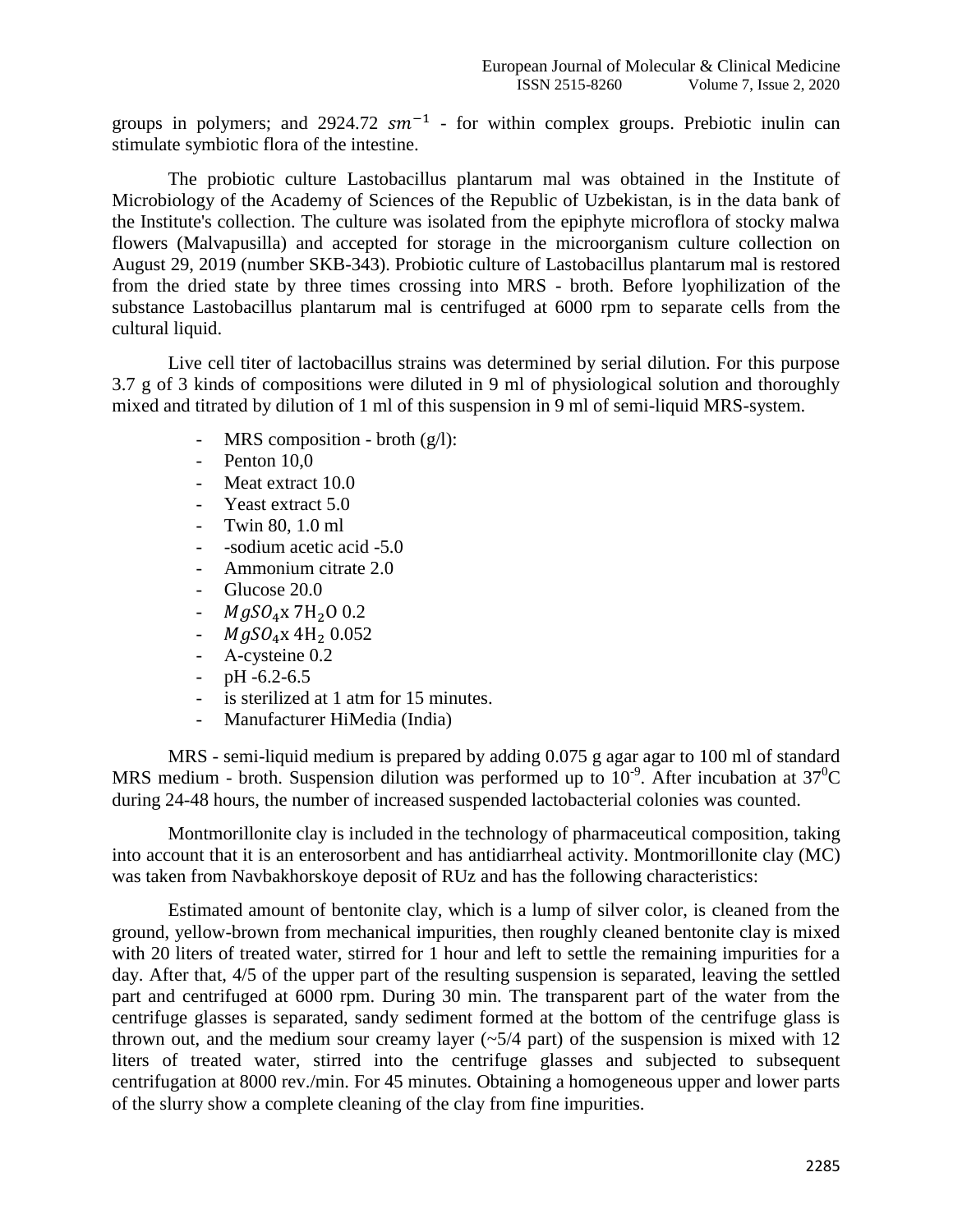Purified clay enriched with montmorillonite minerals is dried at 413 K in a vacuum drying cabinet with hot air supply for 2 hours. The resulting mass is crushed in a ball mill, sifted, yellowish white powder with a weak earthy smell is obtained. Indicators of the resulting montmorillonite clay:

The pH value of 2% - water suspension: pH 7.0 - 7.6;

Bentonite number: 80 ml;

Colloidality: 90%

Elemental composition, %: Si - 23,5; Al - 7,27; Ca - 0,77; Na - 0,03; Mg - 0,77; P - 0,22; Cl - 0,07; K - 0,04; Ti - 0,17; Fe - 1,29; O - 63,94; Сu - 0,0039; Zn - 0,0036; Y - 0,56; S - 0,27 %.

Radiaactivity: beta sum of radiactivity, Bq/kg - 85; alpha sum of radiactivity Bq/kg - 3,4; isotopic composition Bq/kg – K<sup>40</sup>- 18,7 (meets the requirements of SampiN  $\mathcal{N}_2$  0093 - 99  $(\text{standard } 1890 \text{ Bq/kg}).$ 

Initial experiments on obtaining MC showed that the efficiency of the process is influenced by several factors: the amount of water (hydromolecule) used in the purification process, the frequency of purification, the speed of rotation of the centrifuge. The optimal values of these three factors were found with the help of mathematical planning of the experiment. Hydromodule 1:20, purification ratio 2, centrifuge turnover rate 8000 rpm was established.

The technology of obtaining the pharmaceutical composition is as follows: 5-15% aqueous solutions are prepared from dry inulin, which is sterilized by autoclaving at 0.5 atm for 30 min at  $55-60^{\circ}$ C. Then the probiotic culture Lastobacillus plantarum mal in a ratio of 1:1 is added, which is restored from the dried state by triple crossing into MRS - broth. Before lyophilisation of the substance, Lastobacillus plantarum mal is centrifuged at 6000 rpm to separate cells from the cultural liquid and mixed thoroughly. This prebiotic and probiotic suspension is then mixed with the protective medium at a ratio of 1:1 by volume with a mixture of prebiotic and probiotic. The protective medium consists of milk, sugar and gelatin. The resulting mixture is subjected to lyophilic drying: cooled to  $-60^{\circ}$ C, then evaporated at 40 -  $60^{\circ}$ C under vacuum. Get dry amorphous biomass. After that, add to the biomass sterilized by autoclaving at  $121^{\circ}$ C for 60 minutes montmorillionite clay in a ratio of 1:3 (1-mixture of prebiotic and probiotic, 3 - montmorillionite clay). They receive the final product pharmaceutical composition with the conventional name "Prosporbenite", which is an amorphous mass of light brown color with a pleasant sour-milk smell, containing no more than 4% moisture in the composition.

The resulting mass is stirred into a ball mill, cut through a sieve number 5, get a homogeneous powder of gray with a creamy tint, characteristic sour-milky and earthy taste and smell, which is added to the estimated amount of auxiliary substances and packed in sachets, pack 30 sachets in a cardboard box with instructions for use.

The technology for obtaining the pharmaceutical composition is illustrated by the following experiments:

(1) A 15% aqueous solution is prepared from dry inulin, which is sterilized by autoclaving at 0.5 atm at  $55{\text{-}}60^{\circ}C$  for 30 min. Then probiotic culture Lastobacillus plantarum mal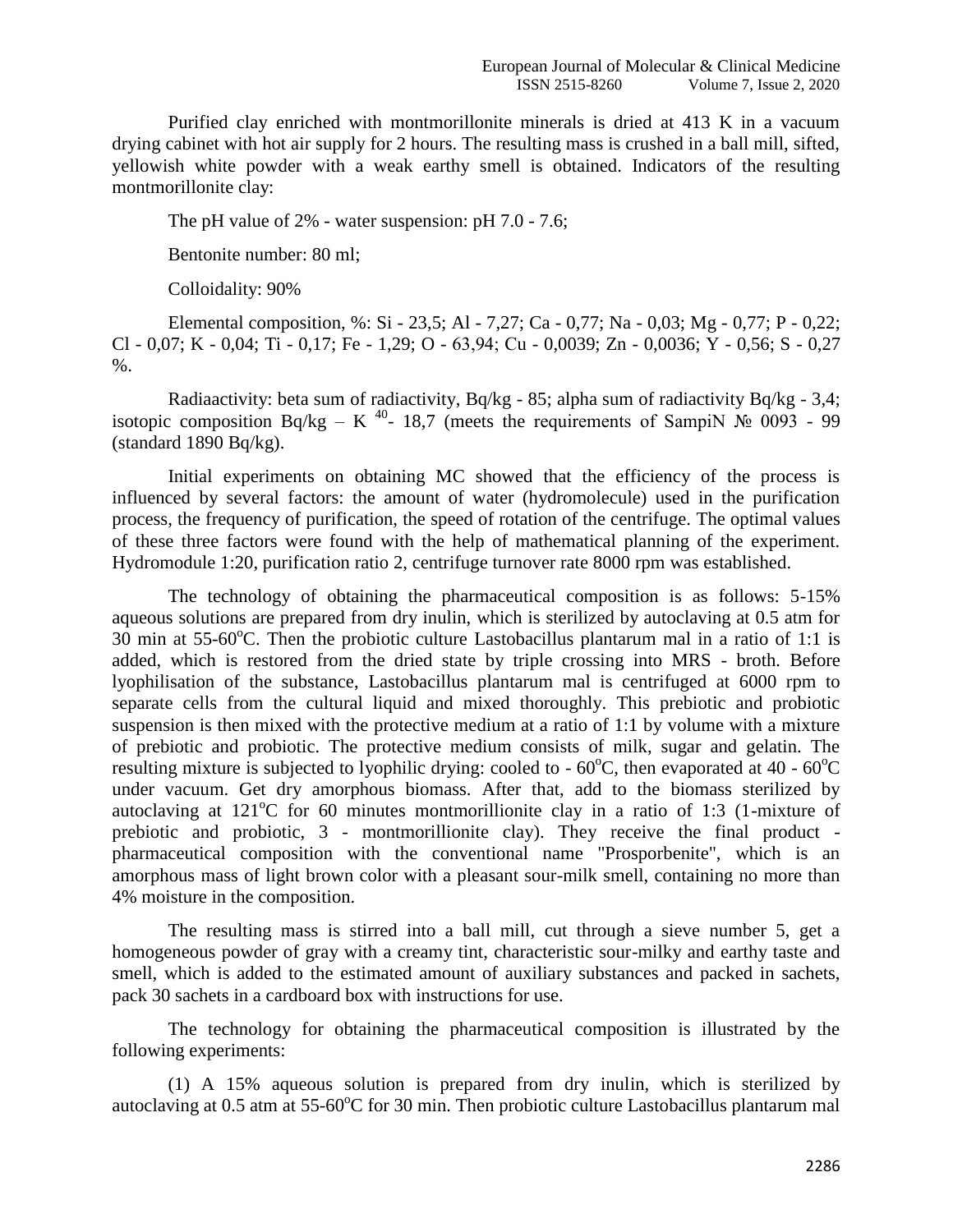in a ratio of 1:1 is added, which is restored from the dried state by three times, transferred to MRS - broth. Before lyophilisation of the substance, Lastobacillus plantarum mal is centrifuged at 6000 rpm to separate cells from the cultural liquid and mixed thoroughly. This prebiotic and probiotic suspension is then mixed with the protective medium at a ratio of 1:1 by volume. The protective medium consists of milk, sugar and gelatin. The resulting mixture is subjected to lyophilic drying: cooled to -  $60^{\circ}$ C, then evaporated at 40 -  $60^{\circ}$ C under vacuum. Get dry amorphous biomass. After that, add to the biomass sterilized by autoclaving at  $121^{\circ}$ C for 60 minutes montmorillionite clay in a ratio of 1:3 (1-mixture of prebiotic and probiotic, 3 montmorillionite clay). They receive the final product - a pharmaceutical composition with the conventional name of preprosporbenite.

(2) The experiment was carried out in the same way as the 1st one, but to obtain a mixture of prebiotic and probiotic 5% aqueous solution of prebiotic inulin was used.

(3) The experiment was carried out in the same way as in 1; however, when the final product was obtained, two parts of component 1 were added to two parts of component 2 at a ratio of 2:1.

(4) The experiment was carried out in the same way as in 1, but one part of component -1 is added to one part of component -2 at a ratio of 1:1.

Then adsorption activity, microbiological and pharmacological properties of the end products were studied and the results obtained were compared (Tables 1 and 2).

Table 1

Sanitary and microbiological parameters of the pharmaceutical composition obtained by the systems 1,2,3 and 4; experiments

| $N_2$          | Titre               | strain | Entrobacteriaceae | Pseudomonas | Staphylococcus |
|----------------|---------------------|--------|-------------------|-------------|----------------|
| experiments    | Lactobacteria,      |        |                   | aeruginosa  | aureus         |
|                | COE/ml              |        |                   |             |                |
|                | 5-7 x $10^{7}$      |        | Not found.        | Not found.  | Not found.     |
| $\overline{2}$ | 5-6 x $10^5$        |        | Not found.        | Not found.  | Not found.     |
| 3              | $4-5 \times 10^{6}$ |        | Not found.        | Not found.  | Not found.     |
| $\overline{4}$ | $6-7 \times 10^{6}$ |        | Not found.        | Not found.  | Not found.     |

*Determination of the total number of bacteria and fungi in compositions*. Experiments on determining the total number of bacteria and fungi in compositions were carried out with a twolayer agar method, using media MPA and Saburo as a nutrient medium. For this purpose, each of 3 samples was weighed by 3.7 g and dissolved in 9 ml of physiological solution. After complete dissolution of the compositions, 0.5-1 ml of suspension was introduced into the appropriate medium cooled to 45<sup>o</sup>C and poured on solid medium in Petri dishes. Cups with seeding are incubated at  $30-35^{\circ}$ C and  $20-25^{\circ}$ C (for mushrooms) for 5 days. After 5 days, the number of growing colonies of microorganisms was counted.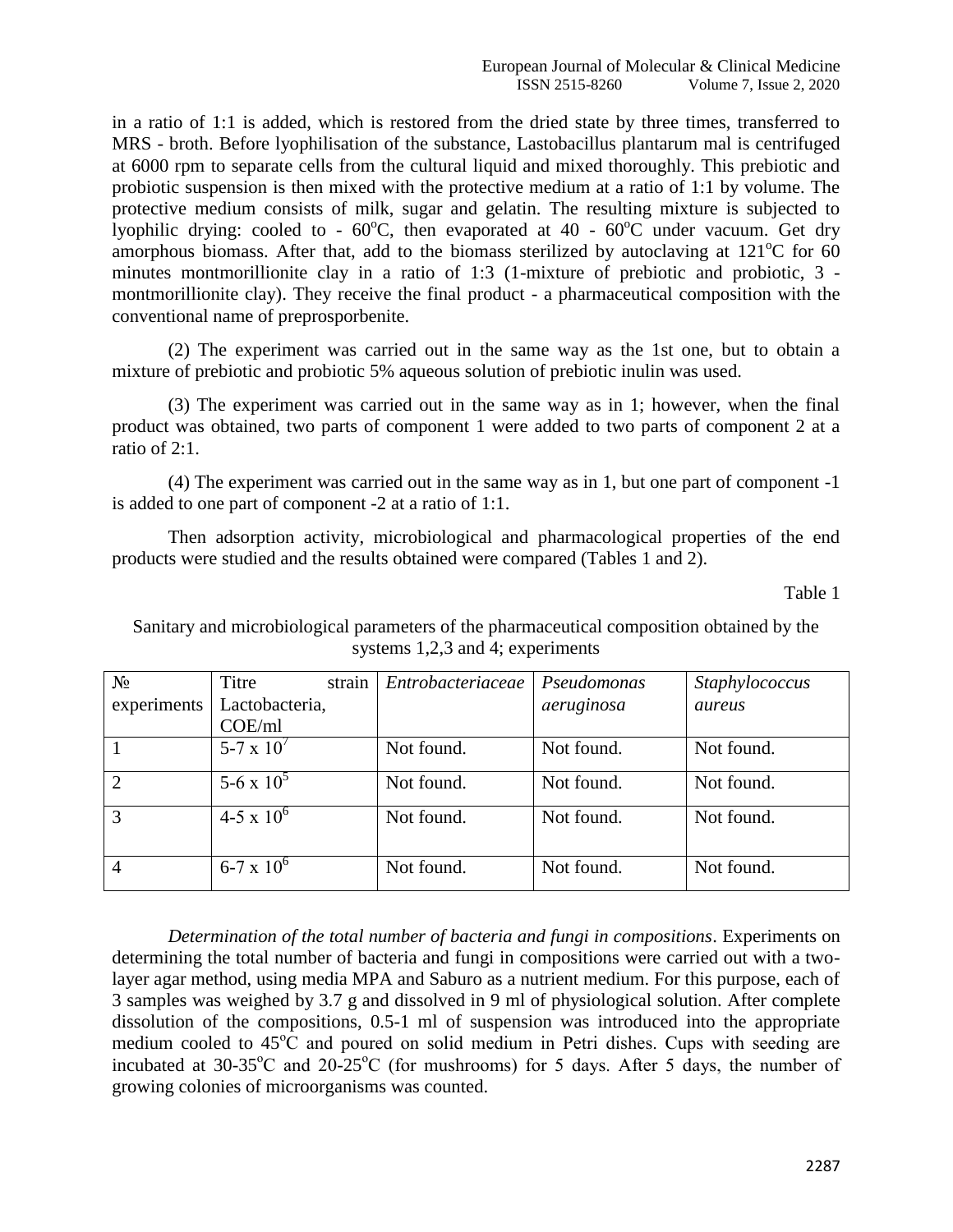*Determination and identification of bacteria of Enterobacteriacea family in compositions*. To control the compositions for the content of intestinal bacteria by 3.7 g, the compositions were dissolved in 1 ml of sterile water and the entire content was sown with a pipette in 2 cups of Endo media, for the absence of pathogenic and opportunistic bacteria of the intestinal group and blood agar, spilled in a layer of 1.5-2 mm - to identify hemolysis colonies.

On the environment of Endo pathogenic and conditionally pathogenic bacteria of the intestinal group are round, crimson with metallic shine or without it, colonies pink, colorless, shiny, convex in diameter 2-4 mm. At microscopy - not forming sticks.

*Determination and identification of bacteria Pseudomonas aeruginosa and Staphylococcus aureus in compositions*. To identify synagogue sticks and golden staphylococcus aureus in compositions, 1 dose of preparations was sown in 100 ml of MPB and sown at  $30\n-35^{\circ}\text{C}$ during 24-48 hours. If there is a growth in the form of turbidity in this medium, we make a loop on agarized media Pseudomonas agar and yolk-salt agar and incubate sowing at  $30-35^{\circ}C$  for 24-48 hours.

The determination of adsorption activity is presented in Table 2. From the data of the table, we can see that if we place the samples sequentially in ascending adsorption activity, we obtain the following series:

experiment composition  $-2 <$  experiment composition  $-4 <$  experiment composition  $-3$  $\leq$  montmorillonite clay  $\leq$  experiment composition - 1. As can be seen, the composition of the experiment - 1 is the most active in terms of adsorption efficiency. We can see that the composition - 1 is 19.5% more active than the montmorillonite itself (154.2  $\rightarrow$  184.4 mg/kg). The adsorption activity was reduced by 2,3,4 in the composition of the experiments: 26.98%  $(154.2 \rightarrow 112.6 \text{ mg/g})$ , 24.90%  $(154.22 \cdot 115.8 \text{ mg/g})$  compared to Mg activity. To substantiate the above results from the scientific point of view, let us pay attention to the components of the samples. In particular, composition -1 consists of lily dried montmorillonite clay and a mixture of probiotic and prebiotic biomass, where the greatest amount of inulin (15%-solution). In this composition, the increase in adsorption activity by 19.5% compared to montmorillonite clay can be justified by the inclusion of Lastobacillus plantarum mal and a large amount of fructose (inulin) polycondensate. Lastobacillus plantarum mal is round in shape, usually in width of 0.9- 1.2 microns and length of 3-8 microns in the form of a whip; as a result of adsorption on MG due to the increase of active centers increase the specific surface of MG.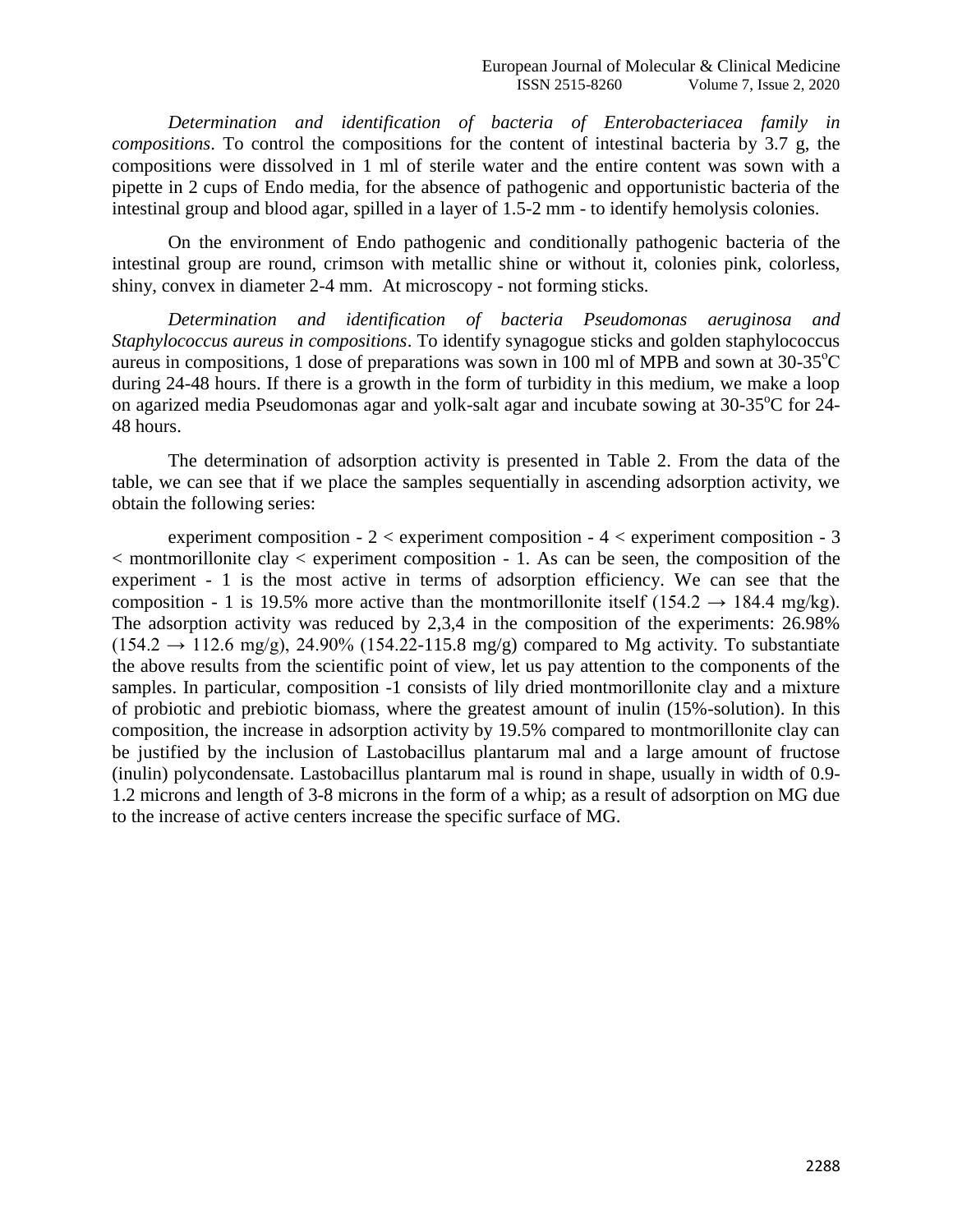#### European Journal of Molecular & Clinical Medicine ISSN 2515-8260 Volume 7, Issue 2, 2020

| Object                       | Methylene blue      | Adsorbed methylene blue | Adsorbed methylene | Adsorbed methylene      | Metrological description      |
|------------------------------|---------------------|-------------------------|--------------------|-------------------------|-------------------------------|
|                              | mass in the initial | mass, mg                | blue mass, mg/g    | blue average mass, mg/g |                               |
|                              | solution, mg        |                         |                    |                         |                               |
| Control solution             | 52,5                |                         |                    | $\blacksquare$          |                               |
| Experimental composition - 1 | 52,5                | 18,57                   | 185,7              |                         | $S^2 = 7,752;$                |
|                              |                     | 18,03                   | 180,3              | 184,4                   | $S = 2,784;$                  |
|                              |                     | 18,74                   | 187,4              |                         | $\Delta X = 7,155;$           |
|                              |                     | 18,18                   | 181,8              |                         | $\Delta X_{cp} = 2,921;$      |
|                              |                     | 18,47                   | 184,7              |                         | $\varepsilon$ , =3,88%;       |
|                              |                     | 18,65                   | 186,5              |                         | $\varepsilon_{cp} = 1,58\%$ . |
| Experimental composition - 2 | 52,5                | 11,24                   | 112,4              | 112,6                   | $S^2=1,821;$                  |
|                              |                     | 11,05                   | 110,5              |                         | $S = 1,349;$                  |
|                              |                     | 11,57                   | 115,7              |                         | $\Delta X = 3,468;$           |
|                              |                     | 11,18                   | 111,8              |                         | $\Delta X_{cp} = 1,416;$      |
|                              |                     | 11,62                   | 116,2              |                         | $\varepsilon$ , =3,08%;       |
|                              |                     | 11,31                   | 113,1              |                         | $\varepsilon_{cp} = 1,25\%$ . |
| Experimental composition - 3 | 52,5                | 12,52                   | 125,2              | 125,1                   | $S^2=1,074;$                  |
|                              |                     | 12,48                   | 124,8              |                         | $S = 1,063;$                  |
|                              |                     | 12,67                   | 126,7              |                         | $\Delta X = 2,664;$           |
|                              |                     | 12,59                   | 125,9              |                         | $\Delta X_{cp} = 1,087;$      |
|                              |                     | 12,39                   | 123,9              |                         | $\varepsilon$ , =2,12%;       |
|                              |                     | 12,43                   | 124,3              |                         | $\varepsilon_{cp} = 0.86\%$ . |
| Experimental composition - 4 | 52,5                | 11,61                   | 116,1              | 115,8                   | $S^2=1,577$ ;                 |
|                              |                     | 11,39                   | 113,9              |                         | $S = 1,256;$                  |
|                              |                     | 11,74                   | 117,4              |                         | $\Delta X = 3,228;$           |
|                              |                     | 11,59                   | 115,9              |                         | $\Delta X_{cp} = 1,317;$      |
|                              |                     | 11,49                   | 114,9              |                         | $\varepsilon$ , $=$ 2,78%;    |
|                              |                     | 11,67                   | 116,7              |                         | $\varepsilon_{cp} = 1,13\%$ . |
| $\overline{MG}$              | 52,5                | 15,46                   | 154,6              | 154,2                   | $S^2=0,882;$                  |
|                              |                     | 15,39                   | 153,9              |                         | $S = 0,939;$                  |
|                              |                     | 15,54                   | 155,4              |                         | $\Delta X = 2,414;$           |
|                              |                     | 15,51                   | 155,1              |                         | $\Delta X_{cp} = 0.985;$      |
|                              |                     | 15,37                   | 153,7              |                         | $\varepsilon$ , =1,56%;       |
|                              |                     | 15,29                   | 152,9              |                         | $\varepsilon_{cp} = 0,63\%$ . |

# Table 2: Adsorption activity results of newly developed propreenterosorbents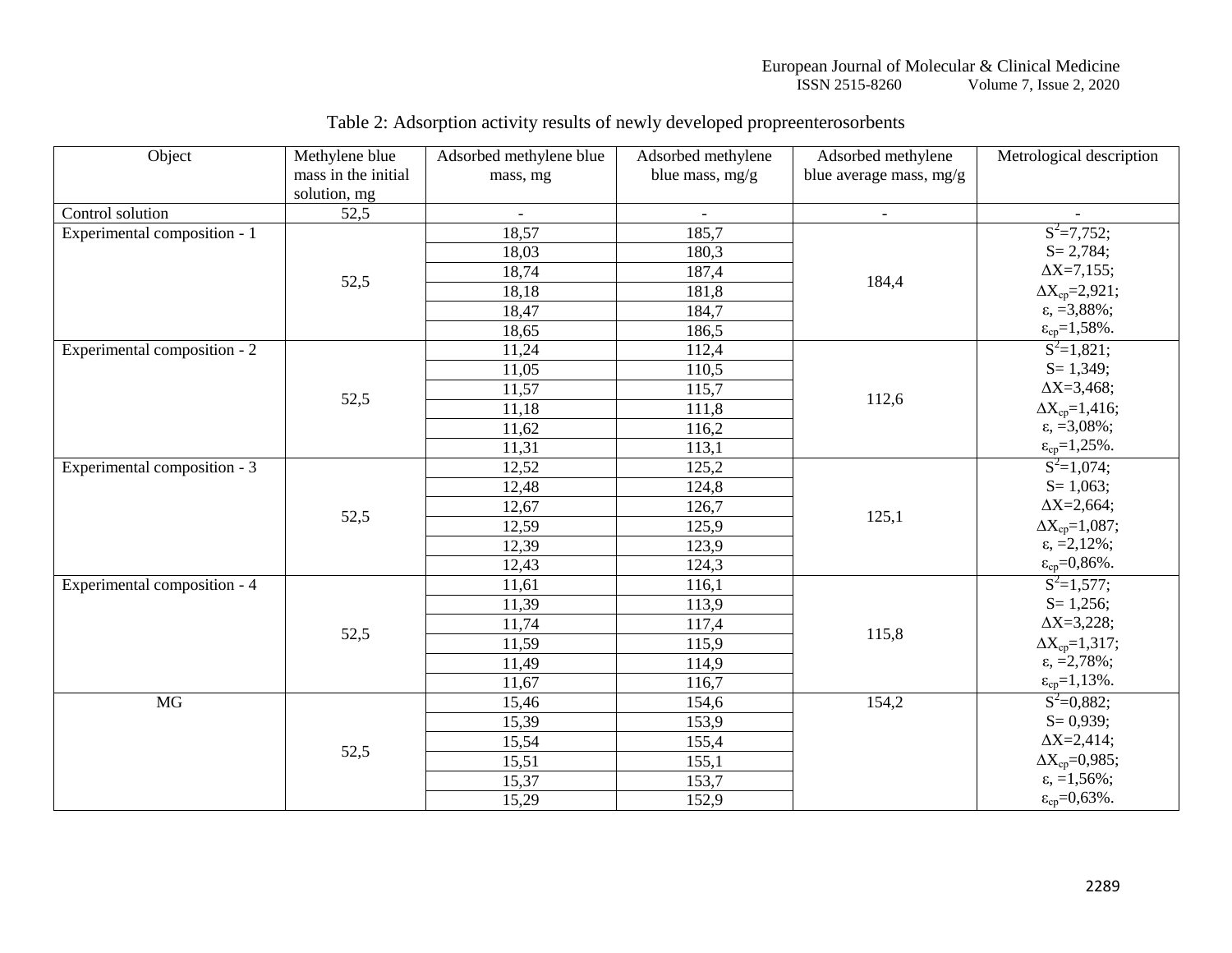### **Conclusions**:

1. The combination of enterosorbent-montmorillonite clays with a mixture of probiotic Lastobacillus plantarum mal and prebiotic-inulin is the most effective for normalization of intestinal system function that inulin creates a favorable environment for the maintenance and growth of useful microbial culture Lastobacillus plantarum mal, which is in anabiosis (inactive), and montmorillonite clay provides adsorption activity for the adsorption of toxic substances.

2. Enterosorbenite (MG) binds to surface structures of bacterial cells and covers them with a protective layer, protecting them from inhibitory factors: bile acid, pancreatic secrets, bile, enzymes and other harmful compounds.

3. In addition, the montmorillonite clay is characterized by extremely small particles, high hydration during hydration and the ability to form thixotropic highly viscous ashes and gels, which can bind and remove toxins, gases, ions, heavy metals and radionuclides from the body, without affecting the cells of the indogenic microbiota.

## **Reference**

- [1] Hill C, Guarner P, Reid G, Gibson GR, Merenstein Dj, Pot B, et al. Expert consensus document. The International Scientific Association for Probiotics and Probiotics consensus statement on the scope and appropriate use of the term probiotic. Nat Rev Gastroenterol Hepatol. 2014 Aug; 11(8):506-14.
- [2] AlFaleh K, Anabrees J, Probiotics for prevention of necrotizing enterocolitis in preterm infants. Cochrane Database Syst Rev 2014; (4): CD 005496, doi:10.10.02/14651858.Cd 005496.pub 4. PubMed PMID: 24723255.
- [3] Jqbal S, Quigley EM, Progress in our understanding of the gut microbiome: implications for the clinician. Curr Gastroenterol Rep 2016; 18:49. doi:10.1007/s11894-016-0524-y. PubMed PMID:27448618.
- [4] Roberfroid M, Gibson GR, Hoyles I, MeGartney Al, Rastall R, Rowland I, et al. Probiotic effects: metabolic and health benefits, Br J, Nutr 2010;104 Suppl 2:S 1- 63,doi:10.1017/S0007114510003363, PubMed PMID:20920376.
- [5] Sanders ME, Merenstein D.J., Ourwehand A.C., Reid G., Saliminen S., Cabana M.D., et al. Probiotic use in at risk populations, J Am Pharm Assoc 2016; 56(6):680-6.
- [6] Emara M.H., Mohamed S.Y., Abdel-Aziz H.R., Lactobacillus reuteri in management of Helicobacter pylori infection in dyspeptic patients: a double-blind placebo-controlled randomized clinical trial. Ther Ady Gastroenterol. 2014 Jan; 7(1):4-13.
- [7] Ducrotte P, Sawant P, Jayanthi V, Clinical trial: Lactobacillus plantarum 299 v (DSM 9843) improves symptoms of irritable bowel syndrome. Word f. Gastroenterol 2012 Aud 14;18 (30):4012-8.
- [8] Nekrasova V.B., Aleksandrovich N.J. Method of complex correction of intestinal dysbiosis by means of liquid probiotic "Narine-forte" and prebiotic of syrup "Phytolon" with chlorophyll /RU 2322251, date of publication of the application: 20.06.2007; Published: 20.04.2008 Bulletin No. 11.
- [9] Yankovskiy, D.S.; Shirobokov, V.P.; Moiseenko, R.A.; Krivopustov, S.P.; Dyment, G.S. New generation of enterosorbents and complex probiotics for human microbial ecosystem recovery. Modern Pediatrics 6(54)/2013.pp. 92-100.
- [10] Porosti V.A., Dobrodoleova E.V., Vezentsev A.I., Stopkevich O.V., Bukhonov V.D., Peristaya A.F., Pankova O.N. Way of obtaining an enterosorbent. Patent RU 2565196